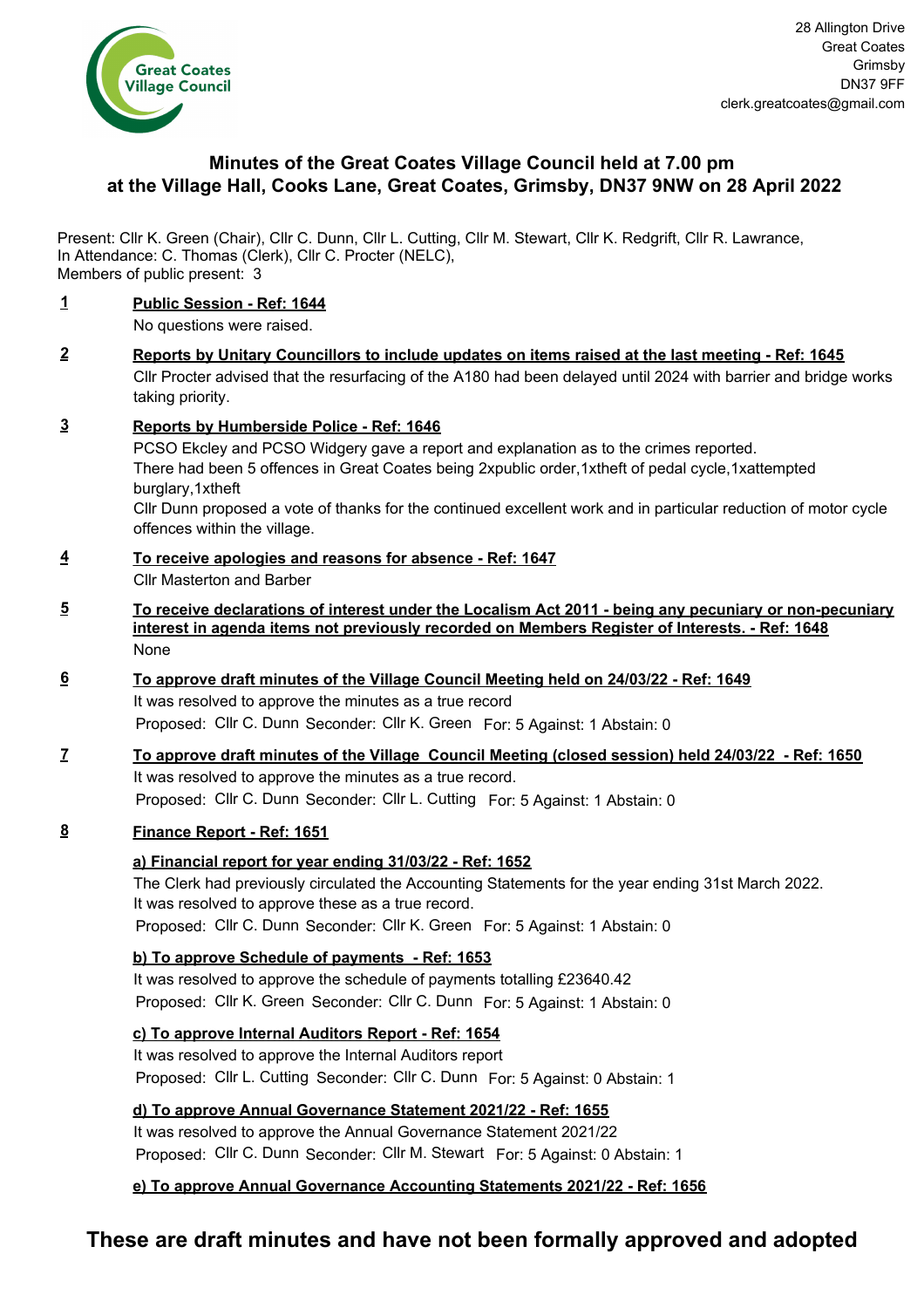

It was resolved to approve the Annual Accounting Statements 2021/22 Proposed: Cllr C. Dunn Seconder: Cllr L. Cutting All in favour

# **9 To receive any reports from external organisations - Ref: 1657**

There were no additional reports.

### **10 Reports from representatives to external organisations - Ref: 1658**

## **a) Freshney Forward - Ref: 1659**

No report was available.

## **11 Reports from commitees of the Village Council - Ref: 1660**

### **a) Personnel Commitee - Ref: 1661**

Cllr Green advised that a further caretaker had now been employed taking us up to the full compliment of 3.

## **b) Village Events Commitee - Ref: 1662**

Cllr Green confirmed that the Casino Evening had been a success with many favourable comments. The final total raised was £252 for the Chairmans Charity.

The Clerk confirmed the Easter Weekend of Fun had also been a huge success with visitors from Scartho, Willows and Wybers coming into the village to do the treasure hunt. 60 eggs were delivered to children in the village. Feedback from residents and visitors was very positive.

### **c) Great Coates in Bloom Commitee - Ref: 1663**

Cllr Stewart provided an update in that the In Bloom Group had put into position along The Avenue the 3rd pony cart. This was kindly sponsored by HSH Coldstores.

68 trees had now been planted within the village with a further 2 to be planted bringing the total to 70 resulting in Great Coates being part of the Queens Canopy project.

Students at Cambridge Park Academy had started working within the hall grounds and this would continue every week.

The Group had now adopted Great Coates Railway Station and working with East Midlands Railway who was also providing grant funding.

### **12 Parish Matters - To receive any report or consider any appropriate action - Ref: 1664**

#### **a) Village Council Magazine - Ref: 1665**

The next edition would be June 2022 with closing date for submissions being 20th May.

#### **b) Increase in minimum wage - Ref: 1666**

It was resolved to increase the Caretakers/Hall Wardens wages in line with the National Pay Award. Basic pay would increase to £9.68 / hour, late night rate would be £14.23 and bank holiday £19.36 / hour. Proposed: Cllr C. Dunn Seconder: Cllr K. Green All in favour

#### **c) To rescind resolution 1518 made on 27th January 2022 (Adopt Standing Orders) Policy Review - Standing Orders - Ref: 1667**

As 3 notices to rescind had been received this resolution was rescinded. It was resolved to adopt the revised Standing Orders.

Proposed: Cllr C. Dunn Seconder: Cllr K. Green For: 5 Against: 1 Abstain: 0

### **d) Village Hall electrical installation certificate - Ref: 1668**

This matter was deferred.

### **e) Venue in the Village logo - Ref: 1669**

As not all councillors were present it was agreed for the Clerk to circulate the visuals to all councillors who would select 2 favourites to be further discussed at the next meeting.

### **f) Outside drain at Village Hall - Ref: 1670**

It was resolved to appoint Company B to undertake the work at a cost of £110.

Proposed: Cllr K. Green Seconder: Cllr C. Dunn For: 4 Against: 1 Abstain: 1

# **These are draft minutes and have not been formally approved and adopted**